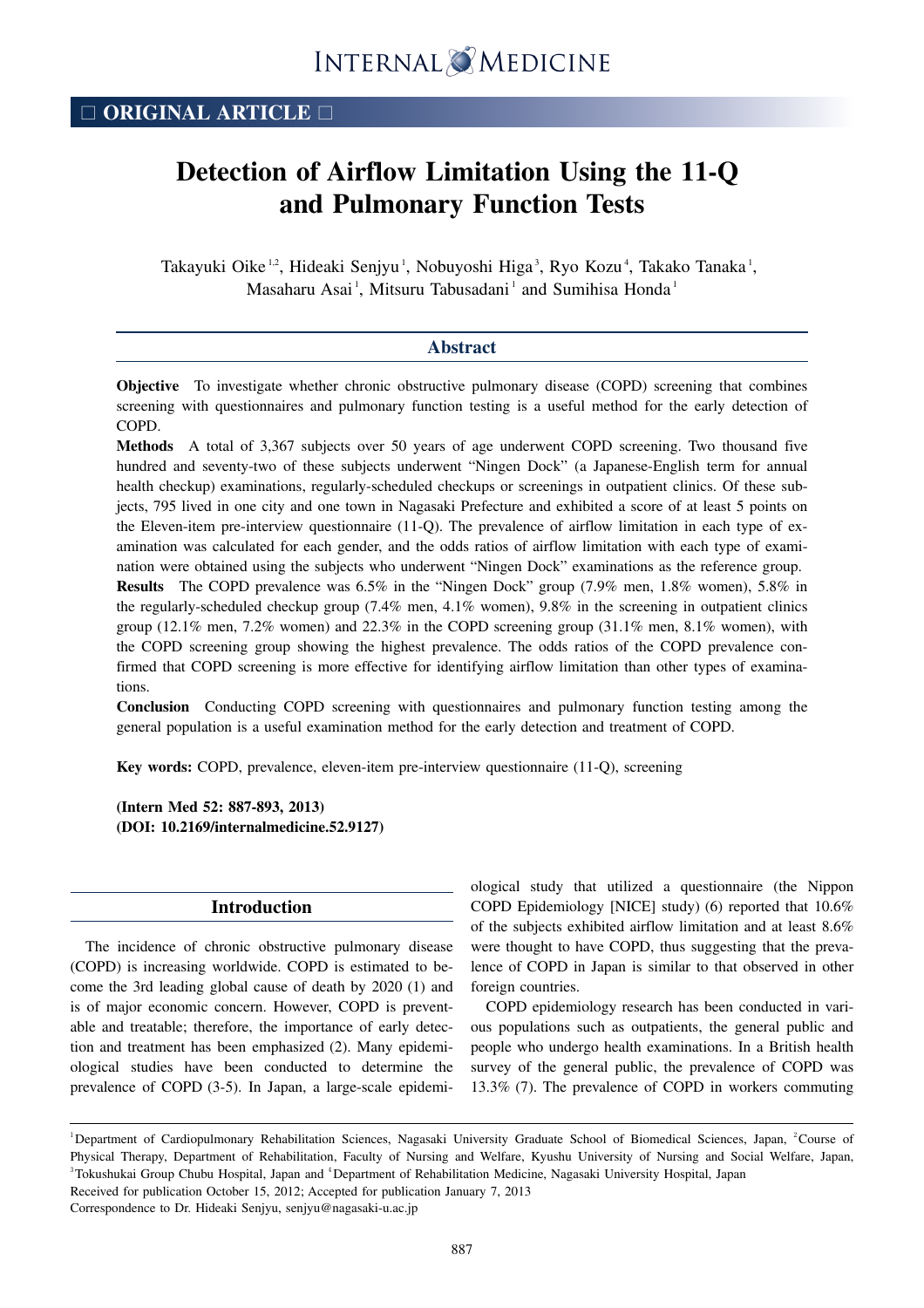to a health prevention center was 7.5% in a study by Roche et al. (8). In a study by Yawn et al. (9) of an outpatient population, the prevalence of COPD was 26%. In Japan, the prevalence of COPD among outpatients was 10.3% in a study by Minakata et al. (10), while the prevalence of COPD at regularly-scheduled check-ups was 7.0% in a study by Omori et al. (11).

Because the implementation rate of pulmonary function testing, which is essential for the diagnosis of COPD, is low, questionnaires based on symptoms have been developed to screen outpatients for the early detection of COPD. Sichletidis et al. (12) proposed that the combined use of pulmonary function testing and an International Primary Care Airways Guidelines (IPAG) questionnaire is useful for the early diagnosis of COPD. Kida et al. (13) also reported that the Eleven-item pre-interview questionnaire (11-Q) is useful for predicting COPD.

Various types of examinations have been used for the early detection of COPD, resulting in different prevalence rates. It is unknown which type of examination is most effective for the early detection of COPD.

The purpose of this study was to identify which type of examination among Ningen Dock examinations, regularlyscheduled check-ups, screening in outpatient clinics and COPD screening is the most useful screening method for the early detection of COPD.

# **Materials and Methods**

## **Subjects**

For the "Ningen Dock" examinations, regularly-scheduled checkups and screening in outpatient clinics, a retrospective epidemiological survey was performed in 4,135 subjects who attended one of 17 hospitals in Saitama, Ibaraki, Shiga, Kyoto, Osaka, Kagoshima or Okinawa between February and March of 2008.

For COPD screening, 795 subjects (488 men, 307 women) among the residents of one city and one town in Nagasaki Prefecture who were 50 years of age or older with a score of at least 5 points on the 11-Q, were enrolled during 2006 and 2007.

A diagnosis of airflow limitation was made when the forced expiratory volume in one second  $(FEV_1)/$ forced vital capacity (FVC) ratio was 70% or less. The staging of the disease was divided into stages I to IV based on the GOLD criteria (2).

#### **Definitions of the examinations**

"Ningen Dock": This is a voluntary health examination in which many tests are conducted with the aim of achieving early detection and early treatment of disease in addition to disease prevention.

Regularly-scheduled checkup: This is a compulsory health examination for all employees and is required by the Industrial Safety and Health Law. An annual examination is obligatory.

Screening in outpatient clinics: This screening method utilizes pulmonary function testing in patients who have not been diagnosed with respiratory disease and who are attending hospital outpatient clinics for the management of other chronic conditions.

COPD screening: This is a test protocol that determines those at risk for COPD by conducting pulmonary function testing in individuals who score 5 points or more on the 11- Q completed by all residents 50 years of age or older in a specified region.

#### **Measurements**

The 11-Q was used for COPD screening. It consists of 11 items, including smoking status, age, cough, phlegm and shortness of breath. A score of 5 points was used as the cutoff value, and people scoring 5 points or more were identified as subjects for COPD screening (13).

Age and smoking status were ascertained by questioning. Smoking status was defined according to the Brinkman Index (BI) divided into seven classes (BI less than 200 (score 0), BI 200-400 (score 1), BI 401-600 (score 2), BI 601-800 (score 3), BI 801-1,000 (score 4), BI 1,001-1,200 (score 5), BI 1,201-1,600 (score 6), BI over 1,601 (score 7)) and smoking history (lifetime nonsmoker, current smoker, exsmoker). The  $FEV_1$  and  $FVC$  were measured and used to calculate the FEV<sub>1</sub>/FVC ratio. Spirometry was conducted by clinical technologists and physiotherapists in the screening facilities using equipment that satisfied the medical equipment standard of the Japanese Respiratory Society. The best of three technically correct maneuvers was taken as the measured value. Reversibility testing with inhaled bronchodilators was not performed due to the screening.

## **Statistics**

Comparisons of age, FVC,  $FEV_1$  and the  $FEV_1/FVC$  ratio in each type of examination were made using one-way analyses of variance followed by Scheffe's post-hoc tests. The Kruskal-Wallis test was performed to investigate differences in smoking status. The chi-square test was performed to investigate differences in GOLD stage with respect to the four types of examinations.

The ratio of subjects with airflow limitation determined according to age and all medical examinations was used to calculate the prevalence of airflow limitation. A multivariate logistic regression analysis was conducted with the presence of airflow limitation as the dependent variable and the type of screening ("Ningen Dock", regularly-scheduled checkups, screening in outpatient clinics, COPD screening) as well as age as the explanatory variables. The odds ratio of airflow limitation for each type of examination was obtained with "Ningen Dock" as the reference, when corrected by sex, age and smoking status.

The analyses were performed separately for men and women. A probability (p) value of  $< 0.05$  was considered to be significant.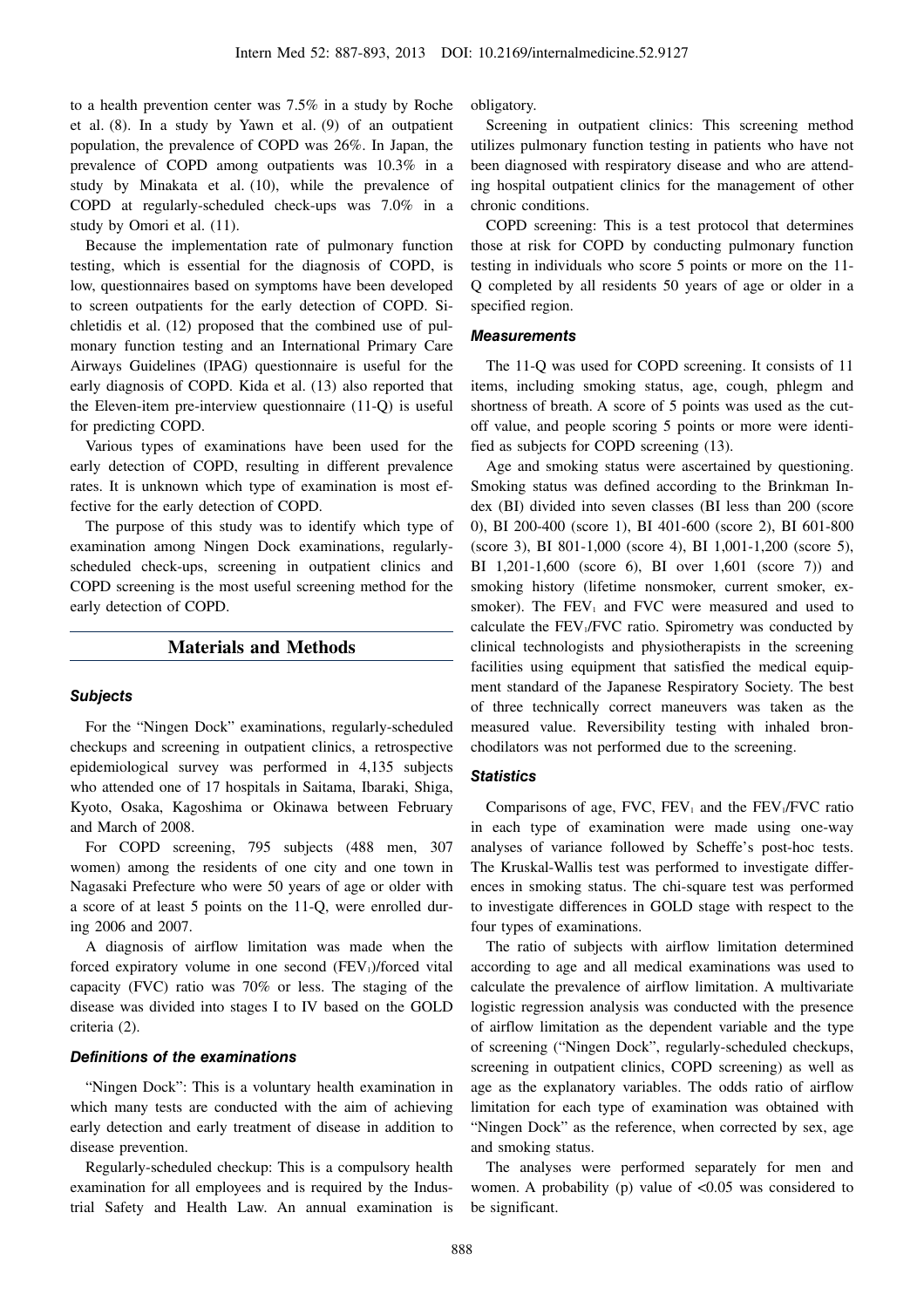

**Figure 1. Flow-chart of the study subjects who underwent Ningen Dock examinations, regularlyscheduled checkups, and screenings in outpatient clinics.**



**Figure 2. Flow-chart of the study subjects in the COPD screening using the 11-Q.**

#### **Results**

A flow-chart of the study subjects who underwent "Ningen Dock" examinations, regularly-scheduled checkups and screening in outpatient clinics is shown in Fig. 1. Ultimately, 2,572 subjects (1,581 men, 991 women) were deemed eligible for this study. The gender distribution was as follows: 941 subjects (721 men, 220 women) in the "Ningen Dock" group, 1,457 subjects (769 men, 688 women) in the regularly-scheduled checkup group and 174 subjects (91 men, 83 women) in the screening in outpatient clinics group.

A flow-chart of the study subjects who underwent COPD screening using the 11-Q is shown in Fig. 2. Regarding COPD screening, the total number of subjects over 50 years of age was 12,013. Of the 6,136 subjects who responded to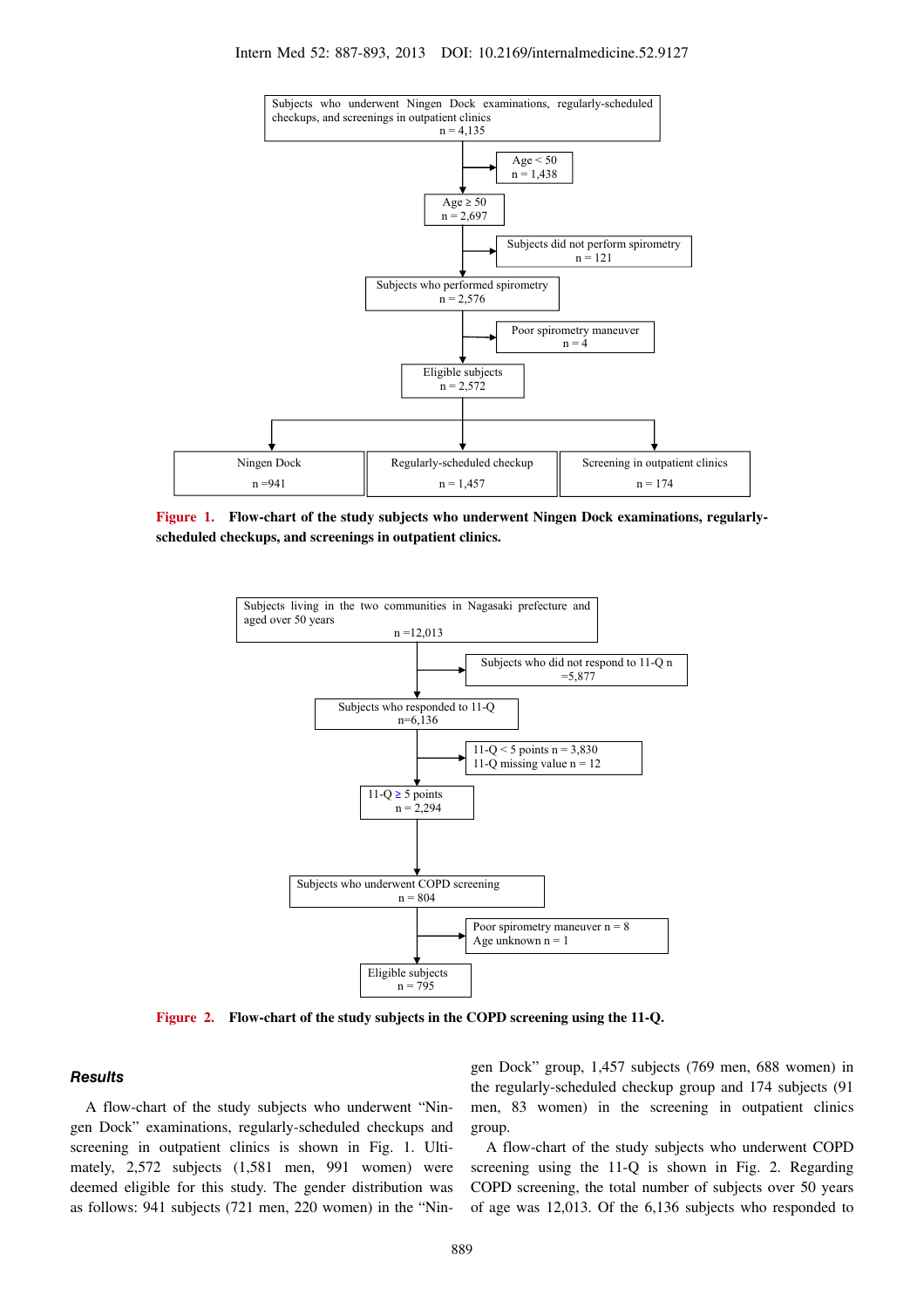|       |                       |                             | Ningen Dock             | Regularly-scheduled<br>checkup                              | Screening in<br>outpatient clinics | COPD screening  | Total           |
|-------|-----------------------|-----------------------------|-------------------------|-------------------------------------------------------------|------------------------------------|-----------------|-----------------|
| Men   |                       | n                           |                         | 769                                                         | 91                                 | 488             | 2,069           |
|       | Age                   | Mean(SD)                    | $58.7{\pm}7.0^{***}$    | $60.9{\pm}8.9$ $^{***,\dagger}$                             | $60.7{\pm9.0}^{***}$               | $66.1 \pm 8.5$  | $61.3 \pm 8.6$  |
|       | 50-59                 | $n\frac{\omega}{\omega}$    | 463(64.2)               | 346(45.0)                                                   | 30(33.0)                           | 134(27.5)       | 973(46.0)       |
|       | 60-69                 | $n\left(\frac{0}{0}\right)$ | 181(25.1)               | 270(35.1)                                                   | 27(29.7)                           | 156(32.0)       | 634(30.6)       |
|       | 70-79                 | $n\frac{\omega}{\omega}$    | 72(10.0)                | 125(16.3)                                                   | 33(36.3)                           | 177(36.3)       | 407(19.7)       |
|       | $\geq 80$             | $n\frac{\omega}{\omega}$    | 5(0.7)                  | 28(3.6)                                                     | 1(1.1)                             | 21(4.3)         | 55(2.7)         |
|       | $\geq 60$             | $n\left(\frac{0}{0}\right)$ | 258(35.8)               | 423(55.0)                                                   | 61(67.1)                           | 354(72.6)       | 1,096(53.0)     |
|       | <b>FVC</b>            | (1)                         | $3.51{\pm}0.65^{***}$   | $3.24 \pm 0.7$ <sup>*,†</sup>                               | $3.17 \pm 0.78$ †                  | $3.13 \pm 0.73$ | $3.30 \pm 0.71$ |
|       | FEV <sub>1</sub>      | (1)                         | $2.80{\pm}0.59^{***}$   | $2.65{\pm}0.6$ $\phantom{0}^{\ast\ast\ast\ast\ast\ast\ast}$ | $2.55 \pm 0.75$ **,‡               | $2.30 \pm 0.68$ | $2.61 \pm 0.65$ |
|       | FEV <sub>1</sub> /FVC | $(\%)$                      | $79.7{\pm}7.5^{***}$    | $81.9 \pm 8.8$ <sup>***,†</sup>                             | $80.1 \pm 12.4***$                 | $72.7 \pm 11.6$ | 78.9±10.0       |
| Women |                       | $\mathbf n$                 | 220                     | 688                                                         | 83                                 | 307             | 1,298           |
|       | Age                   | Mean(SD)                    | $56.3{\pm}5.3^{***}$    | $60.3{\pm}9.5^{***,\dagger}$                                | $60.2{\pm}8.4^{***,\ddag}$         | $66.5 \pm 8.0$  | $61.1 \pm 9.2$  |
|       | 50-59                 | $n\frac{\omega}{\omega}$    | 172(78.2)               | 346(50.3)                                                   | 26(31.3)                           | 71(23.1)        | 615(47.4)       |
|       | 60-69                 | $n\frac{\omega}{\omega}$    | 42(19.1)                | 203(29.5)                                                   | 31(37.3)                           | 108(35.2)       | 384(29.6)       |
|       | 70-79                 | $n\frac{\omega}{\omega}$    | 6(2.7)                  | 109(15.8)                                                   | 24(28.9)                           | 121(39.4)       | 260(20.0)       |
|       | $\geq 80$             | $n\frac{\omega}{\omega}$    | 0(0.0)                  | 30(4.4)                                                     | 2(2.4)                             | 7(2.3)          | 39(3.0)         |
|       | $\geq 60$             | $n\frac{\omega}{\omega}$    | 48(21.8)                | 342(49.7)                                                   | 57(68.6)                           | 236(76.9)       | 683(52.6)       |
|       | <b>FVC</b>            | (1)                         | $2.64 {\pm} 0.48^{***}$ | $2.30{\pm}0.52^{***,\dagger}$                               | $2.41 \pm 0.59$ ***,*              | $2.13 \pm 0.53$ | $2.32 \pm 0.55$ |
|       | $FEV_1$               | (1)                         | $2.19{\pm}0.41^{***}$   | $1.91 {\pm} 0.45^{***,\dagger}$                             | $1.93 \pm 0.47***$                 | $1.70 \pm 0.44$ | $1.91 \pm 0.47$ |
|       | FEV <sub>1</sub> /FVC | $(\%)$                      | $83.0 \pm 5.5$ ***      | $83.6 {\pm} 7.8$ ***                                        | $80.1 \pm 7.7$ <sup>§,¶</sup>      | $80.0 \pm 7.5$  | $82.4 \pm 7.5$  |

| Table 1. | <b>Characteristics of the Subjects</b> |
|----------|----------------------------------------|
|----------|----------------------------------------|

Data are mean (SD) or number (%) of subjects.

 $FEV<sub>1</sub>$ : forced expiratory volume in one second

FVC: forced vital capacity

\*\*\* p<0.0001, \*\* p<0.01, \* p<0.05 in comparisons versus COPD screening

†p<0.0001, ‡ p<0.01, §p<0.05 in comparisons versus Ningen Dock

 $\P p$ <0.01 in comparisons versus regularly-scheduled checkup

the 11-Q, the numbers of subjects who scored less than 5 points on the 11-Q or had missing data were 3,830 and 12, respectively. Of the 2,294 subjects with an 11-Q score of 5 points or more, 804 underwent COPD screening. Ultimately, 795 subjects (488 men, 307 women) were deemed eligible, excluding one person of age unknown and eight people who did not perform spirometry (Fig. 2).

Table 1 shows the characteristics of the subjects. The percentages of men and women over 60 years of age for the four types of examinations were 35.8% and 21.8% in the "Ningen Dock" group, 55% and 49.7% in the regularlyscheduled checkup group, 67.1% and 68.6% in the screening in outpatient clinics group and 72.6% and 76.9% in the COPD screening group, respectively.

Table 2 shows the smoking status and smoking history according to the type of examination. The COPD screening group exhibited the highest smoking status among men. The "Ningen Dock" group contained the highest number of current smokers (men: 83.4%, women: 43.2%). Among men, the "Ningen Dock" group had the highest ratio of people with a smoking history, including smokers and former smokers at 90.8%, followed by the COPD screening group at 82.3%, the screening in outpatient clinics group at 81.3% and the regularly-scheduled checkup group at 69.1%. The proportion of men smokers (current or former) was significantly higher than that of women smokers in all types of examinations (the gender ratios of the subjects were as follows: "Ningen Dock": 90.8%/46.4%, regularly-scheduled checkup: 69.1%/19.2%, screening in outpatient clinics: 81.3%/21.7%, COPD screening: 82.3%/15.0%, p<0.0001).

Table 3 shows the prevalence of airflow limitation and the odds ratios for airflow limitation according to the type of examination. The COPD screening group had the highest prevalence of airflow limitation among men at 31.1%. Furthermore, the prevalence of airflow limitation increased in association with age in men. The COPD screening group had the highest odds ratio for airflow limitation in men (OR: 2.469; 95% CI: 1.714-3.555). The odds ratios for the ages of the men and women were 1.090 (CI: 1.072-1.108) and 1.057 (CI: 1.028-1.088), respectively, and the odds ratio for the smoking status of men was 1.163 (CI: 1.091-1.240). Among women, no statistical significance regarding the odds ratios for COPD was observed in items other than age.

According to the COPD severity determined based on the GOLD stage, the percentage of stage I-II subjects tended to be higher than the percentage of stage III-IV subjects in the COPD screening group for men (Table 4).

#### **Discussion**

The present study showed that detection of any airflow limitations using both the 11-Q and pulmonary function tests is the most useful type of COPD screening in patients 50 years of age or older. Even after the detection rate was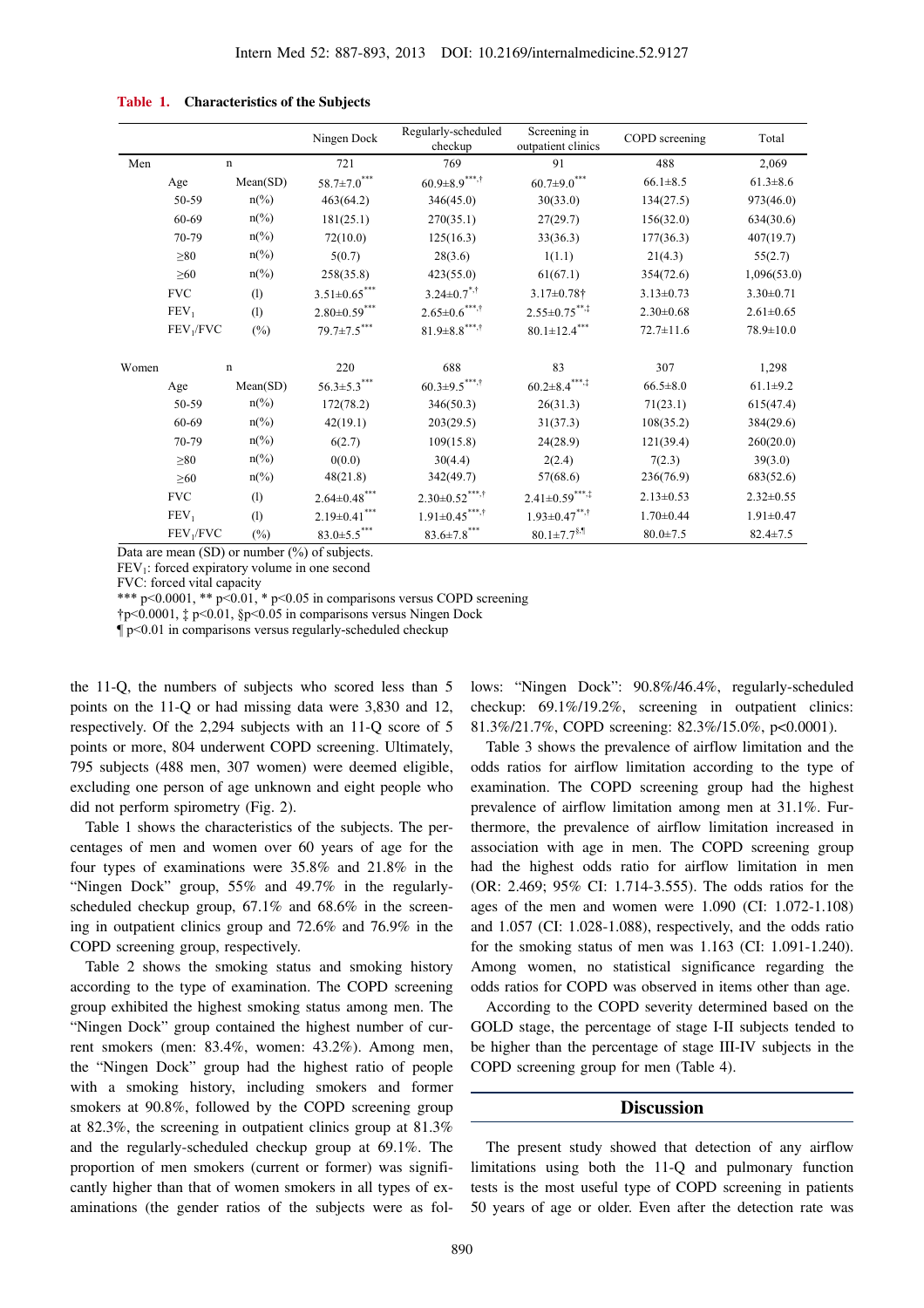#### **Table 2. Smoking Status and Smoking History of the Subjects**

|       |                 |                | Ningen Dock                    | Regularly-scheduled<br>checkup | Screening in<br>outpatient clinics | COPD screening  | Total           |
|-------|-----------------|----------------|--------------------------------|--------------------------------|------------------------------------|-----------------|-----------------|
| Men   | Smoking status  |                | $2.04 \pm 1.81$ <sup>***</sup> | $1.97 \pm 2.15***$             | $2.66 \pm 0.91$ **                 | $3.48 \pm 2.13$ | $2.38 \pm 2.13$ |
|       | Smoking history | Never smoker   | 67(9.3)                        | 238(30.9)                      | 17(18.7)                           | 36(7.4)         | 358(17.3)       |
|       |                 | Current smoker | 601(83.4)                      | 516(67.1)                      | 67(73.6)                           | 252(51.6)       | 1,436(69.4)     |
|       |                 | Former smoker  | 53(7.4)                        | 15(2.0)                        | 7(7.7)                             | 150(30.7)       | 225(10.9)       |
|       |                 | Unknown        | 0(0)                           | 0(0)                           | 0(0)                               | 50(10.2)        | 50(2.4)         |
| Women | Smoking status  |                | $0.38 \pm 0.86$ <sup>†</sup>   | $0.24 \pm 0.82$                | $0.31 \pm 0.91$                    | $0.39 \pm 1.13$ | $0.31 \pm 0.92$ |
|       | Smoking history | Never smoker   | 118(53.6)                      | 556(80.8)                      | 65(78.3)                           | 231(75.2)       | 970(74.7)       |
|       |                 | Current smoker | 95(43.2)                       | 130(18.9)                      | 17(20.5)                           | 34(11.1)        | 276(21.3)       |
|       |                 | Former smoker  | 7(3.2)                         | 2(0.3)                         | 1(1.2)                             | 12(3.9)         | 22(1.7)         |
|       |                 | Unknown        | 0(0)                           | 0(0)                           | 0(0)                               | 30(9.8)         | 30(2.3)         |

Data of smoking status are mean  $\pm$  SD and data of smoking history are numbers (%) of subjects grouped according to smoking status for the four types of examination (Ningen Dock, regularly-scheduled checkup, Screening in outpatient clinics, and COPD screening).

Smoking status: BI less than 200 (score 0), BI 200–400 (score 1), BI 401–600 (score 2), BI 601–800 (score 3), BI 801–1,000 (score 4), BI 1,001–1,200 (score 5), BI 1,201–1,600 (score 6), BI over 1,601 (score 7)

"Unknown" indicates number of the subjects who did not provide data on smoking status.

\*\*\* p<0.0001, \*\* p<0.01 in comparisons versus COPD screening

†p<0.0001, ¶ p<0.01 in comparisons versus regularly-scheduled checkup

#### **Table 3. COPD Prevalence and Odds Ratio of Four Screening Types**

|     |                                 | No airflow     | Airflow                  | Prevalence of airflow    |                          | 95% confidence   | p value  |
|-----|---------------------------------|----------------|--------------------------|--------------------------|--------------------------|------------------|----------|
|     | Type of screening               | limitation     | limitation               | limitation               | Odds ratio               | interval         |          |
|     |                                 | (n)            | (n)                      | $(\%)$                   |                          |                  |          |
| Men | Ningen Dock                     | 664            | 57                       | 7.9                      | 1.000                    | reference        |          |
|     | Regularly-scheduled checkup     | 712            | 57                       | 7.4                      | 0.701                    | $0.470 - 1.046$  | 0.082    |
|     | Screening in outpatient clinics | 80             | 11                       | 12.1                     | 1.132                    | $0.552 - 2.324$  | 0.735    |
|     | COPD screening                  | 336            | 152                      | 31.1                     | 2.469                    | $1.714 - 3.555$  | < 0.0001 |
|     | <b>Smoking Status</b>           | $\overline{a}$ |                          |                          | 1.163                    | $1.091 - 1.240$  | < 0.0001 |
|     | Age                             | ۰              | $\overline{\phantom{0}}$ |                          | 1.090                    | $1.072 - 1.108$  | < 0.0001 |
|     | 50-59                           | 921            | 52                       | 5.3                      | $\overline{\phantom{0}}$ |                  |          |
|     | 60-69                           | 549            | 85                       | 13.4                     |                          |                  |          |
|     | 70-79                           | 286            | 121                      | 29.7                     |                          |                  |          |
|     | $\geq 80$                       | 36             | 19                       | 34.5                     |                          |                  |          |
|     | Women Ningen Dock               | 216            | 4                        | 1.8                      | 1.000                    | reference        |          |
|     | Regularly-scheduled checkup     | 660            | 28                       | 4.1                      | 1.673                    | $0.567 - 4.940$  | 0.351    |
|     | Screening in outpatient clinics | 77             | 6                        | 7.2                      | 3.233                    | $0.876 - 11.933$ | 0.078    |
|     | COPD screening                  | 282            | 25                       | 8.1                      | 2.611                    | $0.853 - 7.995$  | 0.093    |
|     | <b>Smoking Status</b>           | $\overline{a}$ |                          |                          | 1.055                    | $0.821 - 1.356$  | 0.674    |
|     | Age                             |                | $\overline{\phantom{0}}$ | $\overline{\phantom{a}}$ | 1.057                    | $1.028 - 1.088$  | < 0.0001 |
|     | 50-59                           | 599            | 16                       | 2.6                      | $\overline{\phantom{0}}$ |                  |          |
|     | 60-69                           | 369            | 15                       | 3.9                      |                          |                  |          |
|     | 70-79                           | 231            | 29                       | 11.2                     |                          |                  |          |
|     | $\geq 80$                       | 36             | 3                        | 7.7                      |                          |                  |          |

Men ( $\chi^2$ =175.238, df=3, p<0.0001), Women ( $\chi^2$ =13.513, df=3, p=0.004) in four types of examination

Men  $(\chi^2$ =169.257, df=3, p<0.0001), Women  $(\chi^2$ =30.528, df=3, p<0.0001) by age

corrected for sex, age and smoking habits, the method using both the 11-Q and pulmonary function testing had a higher probability of successfully screening for airflow limitations compared with the other types of examinations. COPD screening was especially useful in elderly people and people with a high smoking status. Indeed, the number of people 60 years or older accounted for over 70% of all subjects in the COPD screening group (men: 72.6%, women: 76.9%). This study indicated that the prevalence of COPD is highest among people in their sixties, seventies and eighties, consistent with the fact that the prevalence of COPD increases with age (6, 14, 15).

The men in the COPD screening group exhibited the highest prevalence of COPD among the four groups. These subjects also had a high risk for COPD caused by smoking. Miravitlles et al. and Zhong et al. (14, 15) reported that the prevalence of COPD is high among people with a high smoking index. In the present study, the smoking status was associated with detection of airflow limitation. Although the smoking history in the "Ningen Dock" group was the high-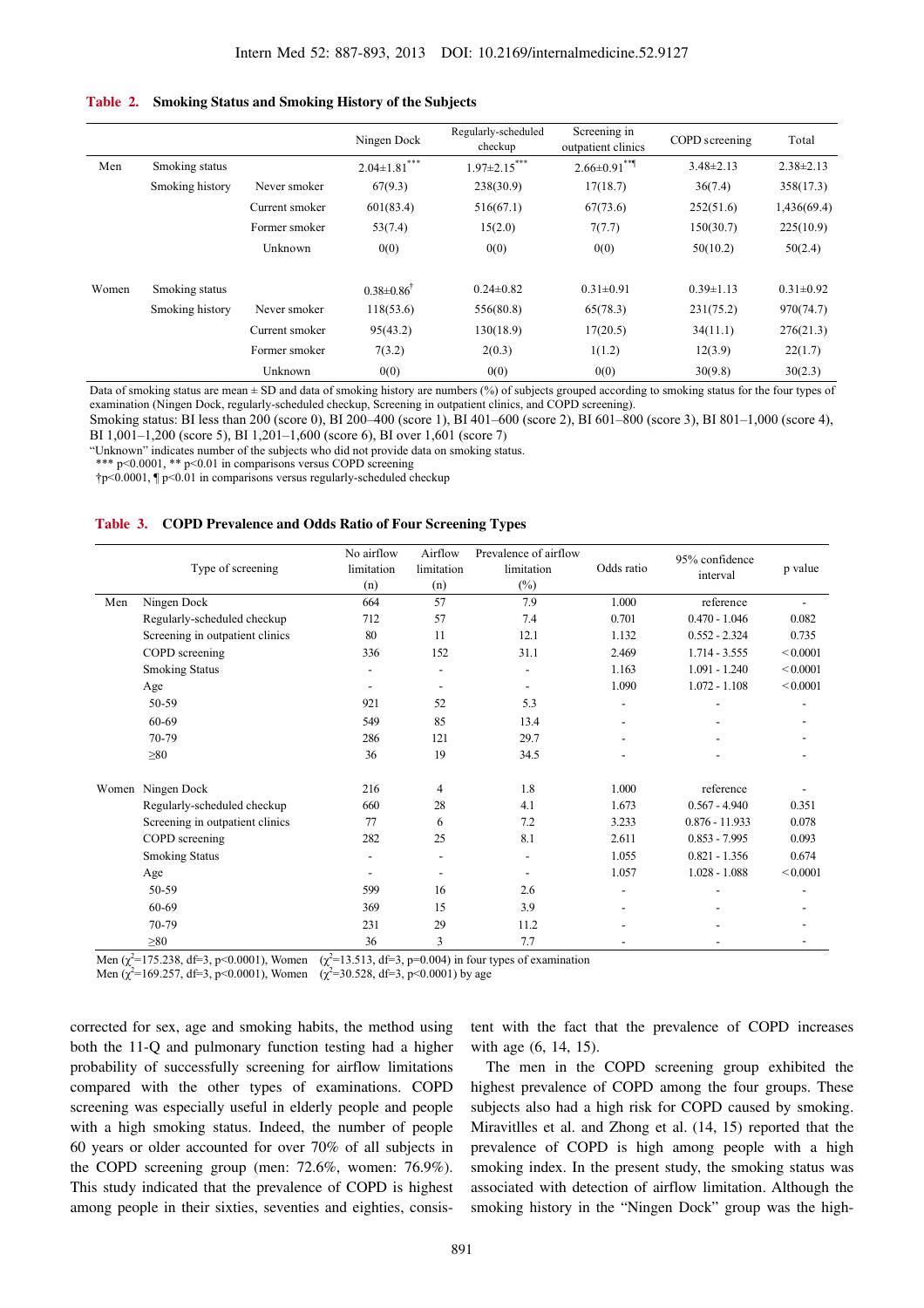|       |              | Ningen Dock | Regularly-scheduled<br>checkup | Screening in<br>outpatient clinics | COPD screening | Total     |
|-------|--------------|-------------|--------------------------------|------------------------------------|----------------|-----------|
| Men   | n            | 721         | 769                            | 91                                 | 488            | 2,069     |
|       | Stage I-II   | 47(6.5)     | 49(6.4)                        | 6(6.6)                             | 113(23.2)      | 215(10.4) |
|       | Stage III-IV | 10(1.4)     | 8(1.0)                         | 5(5.5)                             | 39(8.0)        | 62(3.0)   |
| Women | n            | 220         | 688                            | 83                                 | 307            | 1,298     |
|       | Stage I-II   | 2(0.9)      | 5(0.7)                         | 3(3.6)                             | 8(2.6)         | 18(1.4)   |
|       | Stage III-IV | 2(0.9)      | 23(3.3)                        | 3(3.6)                             | 17(5.5)        | 45(3.5)   |

#### **Table 4. Spirometric Classification of COPD Severity**

Data are number (%) of Spirometric Classification of COPD Severity for the four types of examination (Ningen Dock, Regularly-scheduled checkup, screening in outpatient clinics, and COPD screening)

Stage.I:  $FEV_1 \ge 80\%$  predicted

Stage II:  $50\% \leq FEV_1$  < 80% predicted

Stage III:  $30\% \leq FEV_1 \leq 50\%$  predicted

Stage IV:  $FEV_1 < 30\%$  predicted

Men ( $\chi^2$ =7.363, df=3, p=0.061), Women ( $\chi^2$ =3.969, df=3, p=0.265)

est among the four groups, the prevalence of airflow limitation was low in both men and women. It may be that the subjects in this group were younger than those in the other groups. Conversely, many elderly subjects with a smoking history were included in the COPD screening group, thus resulting in a higher rate of detection of airflow limitation. Therefore, the rate of detection of airflow limitation may be associated with age and smoking status rather than smoking history.

That the percentage of people with GOLD stage I-II disease tended to be higher than the percentage of people with stage III-IV disease in the COPD screening of men indicates that COPD screening may contribute to the early detection of COPD.

We identified the advantages and disadvantages of each of the four types of examinations. The "Ningen Dock" examination is a common type of examination for people in their fifties in Japan, although it is optional. However, because the rate of smoking was high among subjects completing the regularly-scheduled checkups, this examination may be effective in detecting people at risk for COPD. Annual screening is obligatory during regularly-scheduled checkups; therefore, continuous screening of individuals is possible. Screening in outpatient clinics is limited to people with symptoms and/or underlying diseases. However, since COPD is a major comorbidity in subjects with underlying diseases, screening in outpatient clinics may be effective for identifying COPD. It is important to realize that COPD can be detected with any screening method when clinicians are aware of the high prevalence of the disease. We considered that COPD screening involving a questionnaire that includes the two items of smoking and respiratory distress as risk factors for COPD may effectively detect latent COPD. Reversibility tests with bronchodilators were not performed in this study. Therefore, subjects with an  $FEV<sub>1</sub>/FVC$  ratio  $\langle 70\%$  in the screening may have included those with diseases other than COPD that are characterized by airflow limitation.

COPD screening does not lead to a definitive diagnosis of COPD; however, it is important to identify people at risk for COPD among a wide range of community residents and to

encourage such persons to consult specialists in pulmonary medicine. Although COPD screening requires time and expense, it can detect people at risk for COPD and lead to early diagnoses. Early diagnosis promotes early intervention before the burden of COPD on society becomes significant. Therefore, COPD screening may ultimately help to reduce the burden of COPD on society.

We conclude that the COPD screening examination is an effective method leading to the early diagnosis of COPD. Furthermore, the 11-Q can serve as a first screening to identify people at risk for COPD among a wide range of community residents.

A limitation associated with the present study is the presence of some selection bias because the subjects were not randomly selected. Additionally, reversibility testing was not conducted, which may have led to an overestimation of the prevalence of airflow limitation due to COPD. With respect to women, the number of subjects receiving any form of examination was small. Therefore, no statistical significance was observed in the odds ratios for airflow limitation for variables other than age.

#### **Conclusion**

When comparing the prevalence of airflow limitation in subjects undergoing various types of examinations in this study, we found that the prevalence of COPD was highest in the COPD screening examinations. COPD screening, which incorporates the use of the 11-Q questionnaire, may selectively identify people at risk for COPD by providing questionnaires to a wide range of community residents and recruiting them as subjects for additional screening with pulmonary function testing. Accordingly, COPD screening is a type of examination that may be effectively used for the early detection of COPD.

#### **The authors state that they have no Conflict of Interest (COI).**

#### **Acknowledgement**

We would like to thank the workers of the incorporated medi-